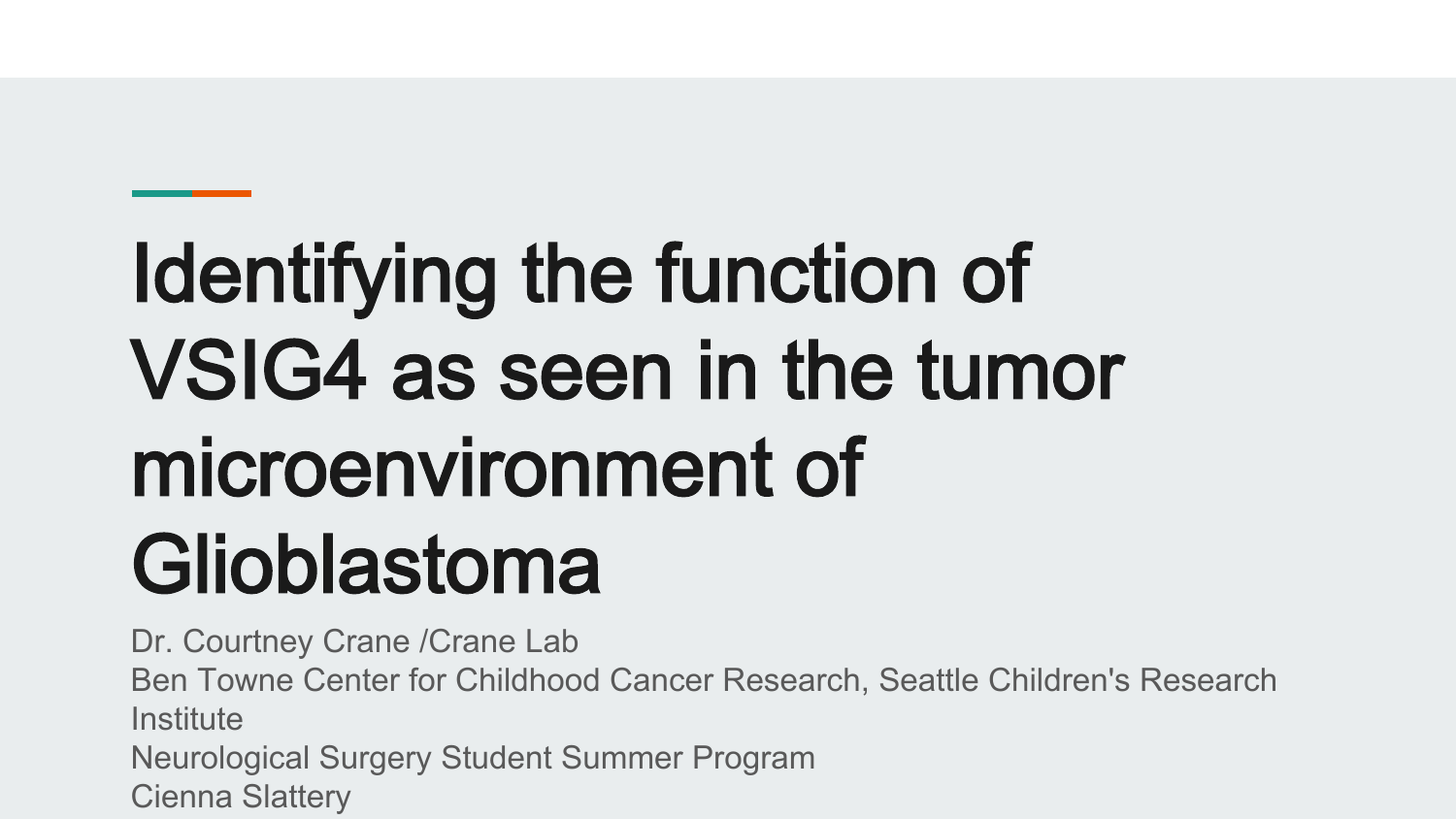

Scientificamerica.com

### Glioblastoma (GBM)

- Most aggressive primary brain tumor
- 5 year survival rate less than a 10%
- Invasive nature makes it impossible to completely remove surgically
- Immunotherapies have failed to provide a survival benefit due to
	- Blood Brain Barrier
	- **Tumor Microenvironment**
	- Immune privileged organ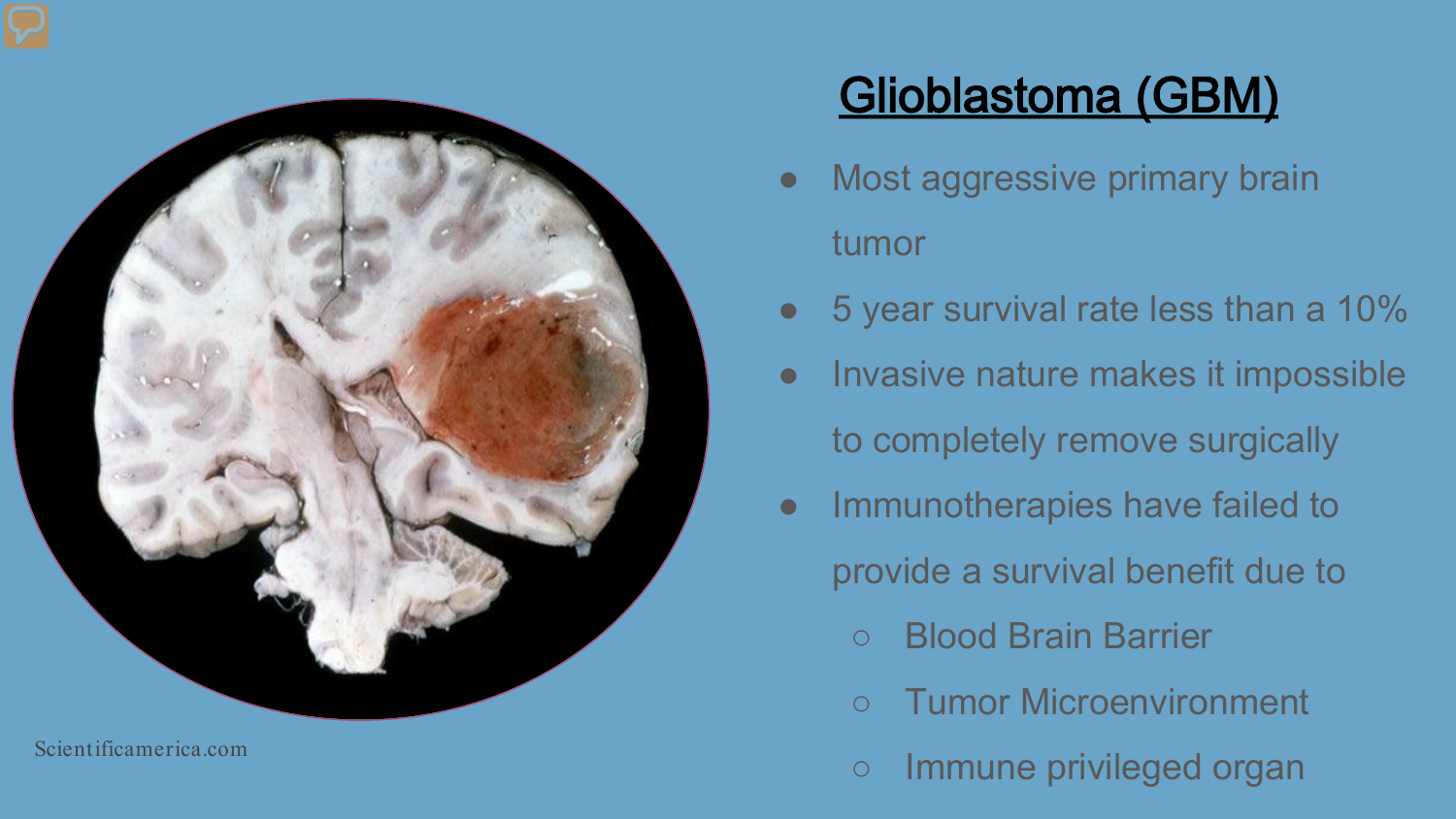

## Tumor -associated **macrophages** (TAMS)

- The most abundant immune cell in GBM
- Initiate development of pro tumor microenvironment
- Key in communication between the innate and adaptive immune system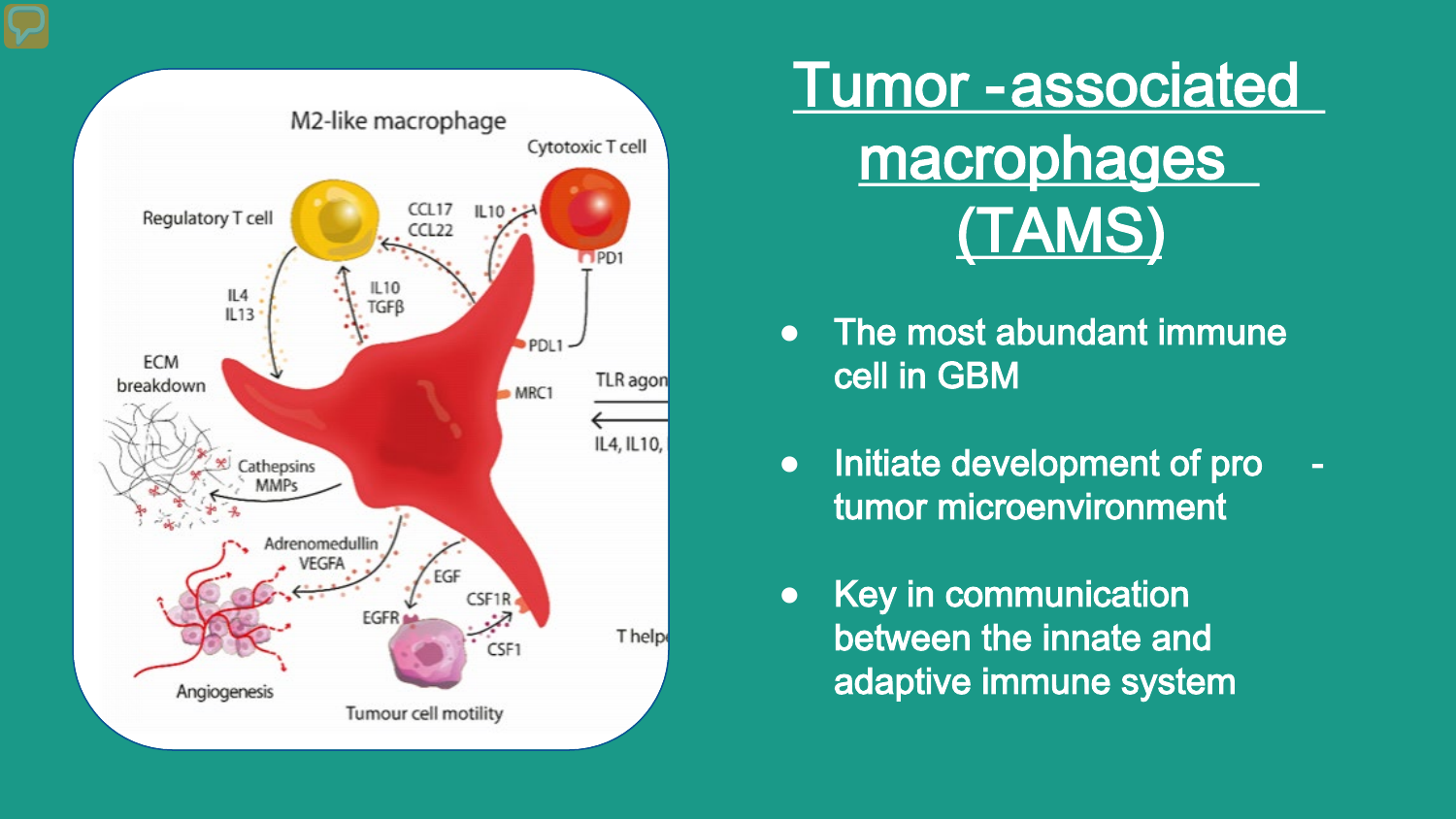### VSIG4

The Crane lab performed a single cell RNA sequencing of TAMs and found that the protein VSIG4 is significantly upregulated in GBM TAMs (in vivo)

- Increased VSIG4 is also correlated with poor patient prognosis
- The Crane lab found that upon the treatment of macrophages with GBM supernatant, VSIG4 expression increased in vitro via qPCR



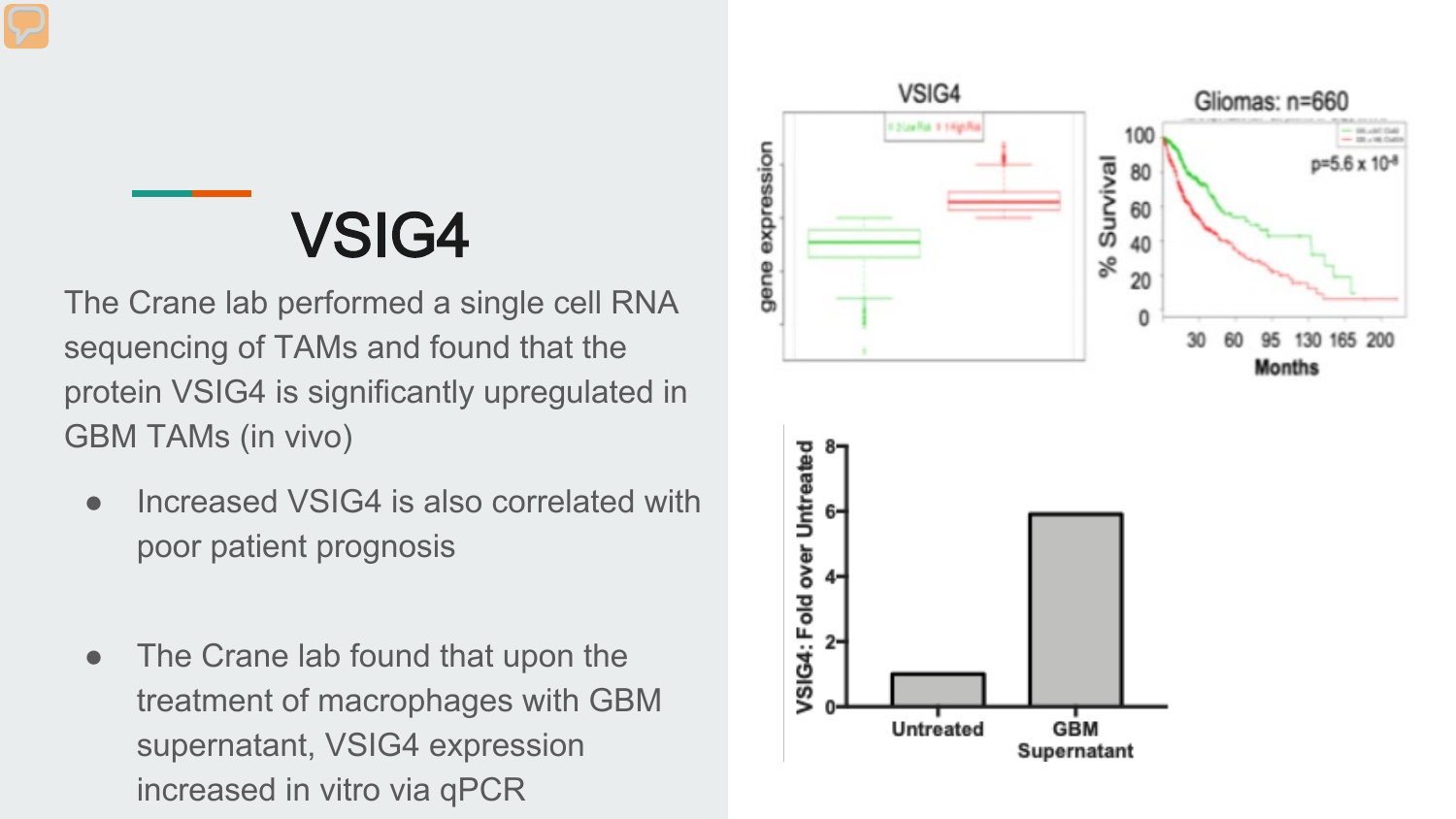# The experiment: mRNA analysis (by Nanostring)

#### Question

Does the overexpression of VSIG4 lead to changes in global gene expression?

#### Groups:

- 1. Control human macrophages (n=3)
- 2. VSIG4 overexpressing human macrophages (n=3)

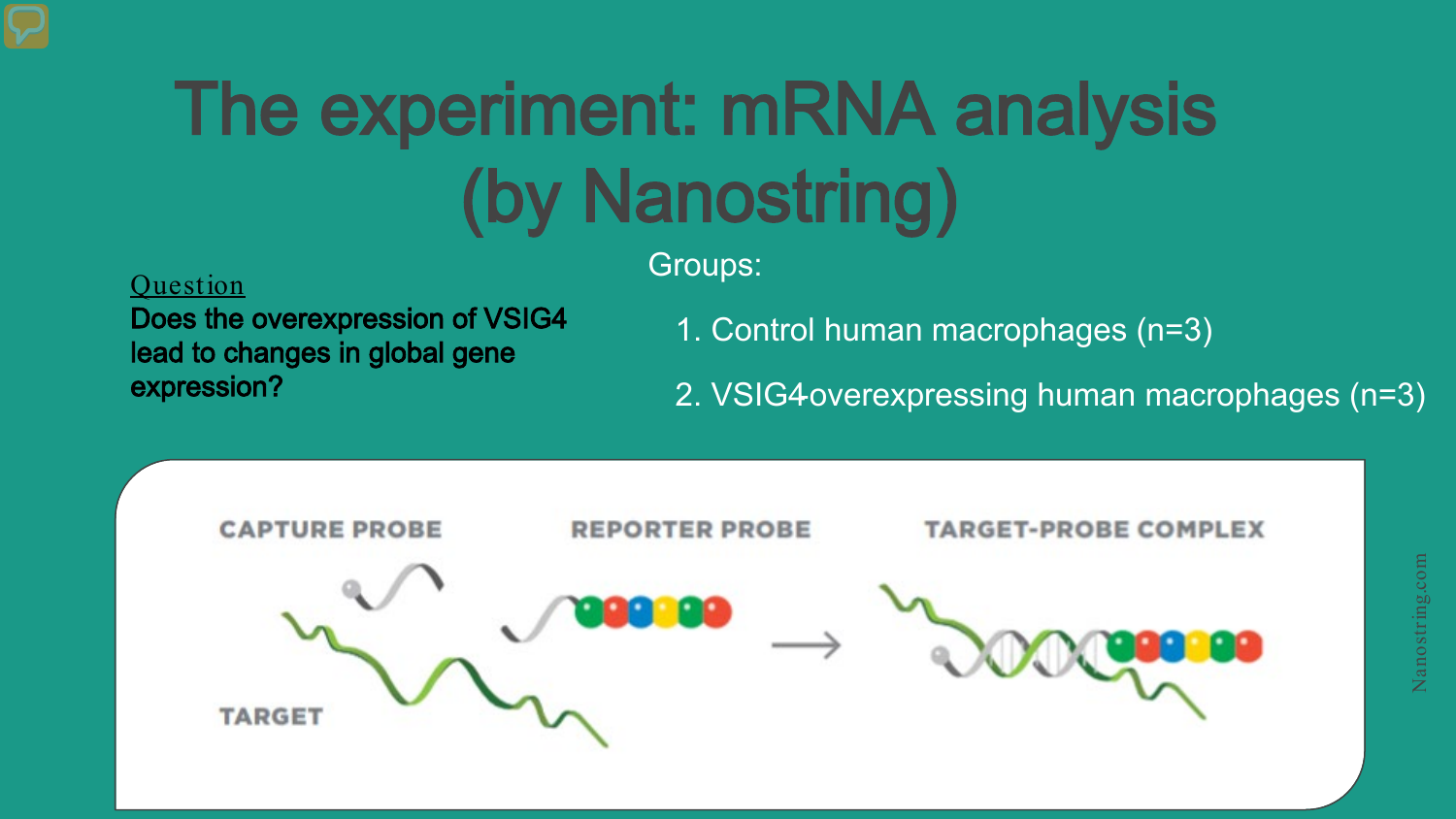# Changes in glucose and glutamine metabolism



- $\triangleright$  Upregulation of GLUL (glutamine Synthetase)
- $\triangleright$  Downregulation of GAPDH (glyceraldehyde-3-phosphate dehydrogenase)

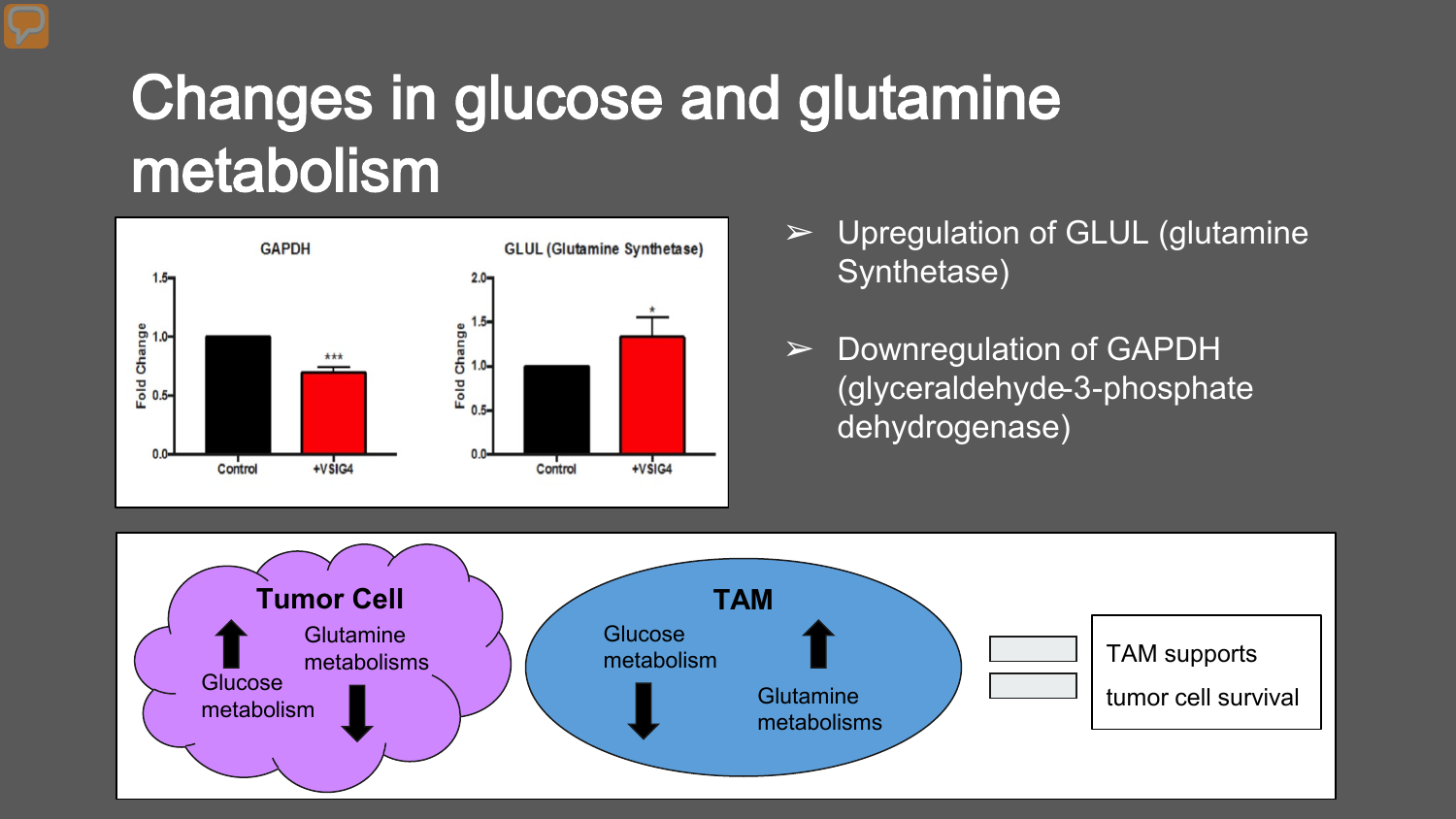## Conclusions and future directions

VSIG4 plays a crucial role in TAM survival and due to VSIG4's role in TAM survival, it is a strong candidate for further study

Using this information, we can:

- $\triangleright$  Run further experiments on VSIG4 examining the molecular factors causing its overexpression
- $\triangleright$  Examine other genes that may have a role in shifting TAMs to a fatty acid metabolism
- $\triangleright$  Engineer immunotherapies targeting VSIG4
- $\triangleright$  Block the upregulation of VSIG4 in TAMs